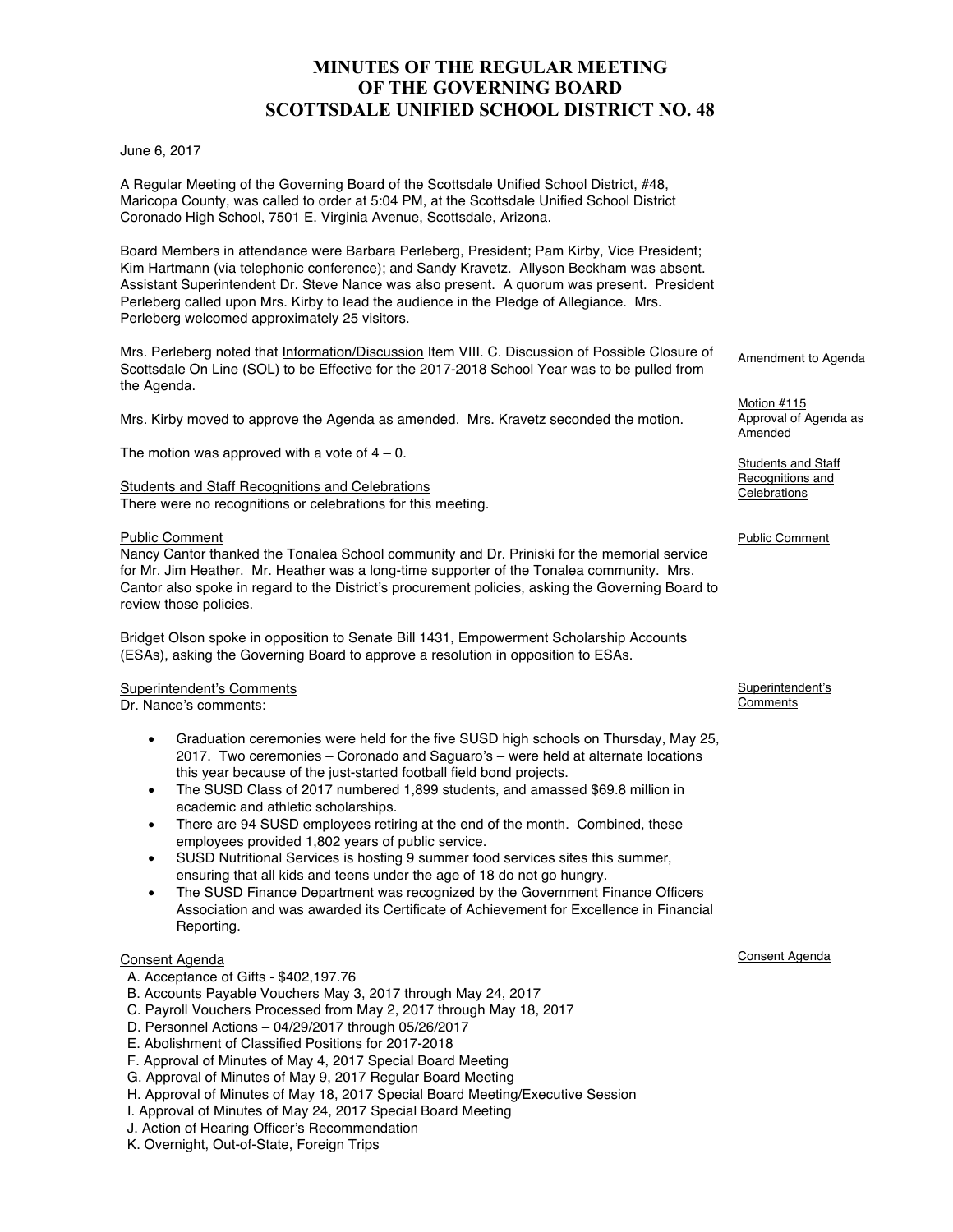| L. Auxiliary Operations Statement for April FY 2017<br>M. Student Activities Statement for April FY 2017<br>N. Tax Credit Statement for April FY 2017                                           |                          |
|-------------------------------------------------------------------------------------------------------------------------------------------------------------------------------------------------|--------------------------|
| Consent Agenda - Continued                                                                                                                                                                      | Consent Agenda -         |
| O. Approval of Renewal of Existing IGA with the City of Scottsdale for Yavapai Elementary<br><b>School Ballfields</b>                                                                           | Continued                |
| P. Approve Second Amendment to IGA with City of Scottsdale Pertaining to Palomino Library                                                                                                       |                          |
| Q. Authorization for Purchases that Meet Public Purpose and Public Value is not for Exceeding                                                                                                   |                          |
| the Amount Being Paid                                                                                                                                                                           |                          |
| R. Revisions to Code of Conduct - 2017-2018 School Year<br>S. Approve the Ratification of Authorization for Laura Smith, CFO, to Execute                                                        |                          |
| Agreements and/or Contracts                                                                                                                                                                     |                          |
| T. Resolution Authorizing Execution of Warrants Between Board Meetings                                                                                                                          |                          |
| U. Resolution to Appoint Maricopa County Schools as Chief Disbursing Office for Garnishments                                                                                                    |                          |
| V. Approve the Purchase of Employee and Volunteer Screening Services                                                                                                                            |                          |
| W. Approve the Purchase of Web-Based Performance Evaluation System, People Admin, Inc.                                                                                                          |                          |
| X. Approval to Combine Both Lot Parcels into One Parcel Located at Hopi Elementary School                                                                                                       |                          |
| Y. Approval of APDM Factors for RFQ #18016 - CMAR Services for Centralized Kitchen Project                                                                                                      | Item Pulled to be Heard  |
| Z. Approve the Renewal of Contracts - Pulled to be heard separately<br>AA. Approve the Cancellation of RFP #17074, English Language Arts Intervention Resources                                 | Separately               |
| BB. Approve the Designation of Sole Source for Various Vendors                                                                                                                                  |                          |
|                                                                                                                                                                                                 | Motion #116              |
| Mrs. Kirby moved to approve the Consent Agenda as amended. Mrs. Kravetz seconded the                                                                                                            | Approval of Consent      |
| motion.                                                                                                                                                                                         | Agenda as Amended        |
| The motion was approved with a vote of $4 - 0$ .                                                                                                                                                |                          |
| Mrs. Perleberg pulled Consent Agenda Item IX. Z. Renewal of Contracts, to pull Contract                                                                                                         | •Renewal of Contracts    |
| #16040, for Scottsdale Online Learning Advertising, from the list of contracts.                                                                                                                 |                          |
|                                                                                                                                                                                                 | Motion #117              |
| Mrs. Perleberg moved to approve Consent Agenda IX. Z. Renewal of Contracts, as amended.                                                                                                         | Approval of Renewal of   |
| Mrs. Kirby seconded the motion.                                                                                                                                                                 | Contracts - as Amended   |
|                                                                                                                                                                                                 |                          |
| The motion was approved with a vote of $4 - 0$ .                                                                                                                                                |                          |
| Information/Discussion Items                                                                                                                                                                    | Information/Discussion   |
| Susan Doyle, Director of Human Resources, presented Information/Discussion Item IX. A.                                                                                                          | •Professional Dress      |
| Professional Dress Code. A PowerPoint was presented, reviewing neighboring districts'                                                                                                           | Code                     |
| professional dress codes and the work done by an SUSD committee thus far. The committee                                                                                                         |                          |
| was comprised of 5 teachers, 5 administrators and 5 community members. Consensus is                                                                                                             |                          |
| reached on what is considered professional dress, as well as what body piercing and body<br>tattoos are acceptable. Small piercings and tattoos would be acceptable. A discussion ensued        |                          |
| regarding the consequences if an employee refuses to comply with the District's Dress Code.                                                                                                     |                          |
| Ms. Doyle stated that it would be considered insubordination and a discipline process would                                                                                                     |                          |
| apply. Since this is a District Regulation and not a District Policy, Board approval is not required.                                                                                           |                          |
|                                                                                                                                                                                                 |                          |
|                                                                                                                                                                                                 |                          |
| Debbie Ybarra, Executive Director of Elementary Education, and Nancy Hudson, the newly                                                                                                          |                          |
| appointed Director of Early Childhood and Community Ed, presented Information/Discussion                                                                                                        | •Preschool Revisions for |
| Item IX. B. Update on Preschool Revisions for 2017-2018 School Year. A PowerPoint was                                                                                                           | 2017-2018 SY             |
| shared, reviewing the revisions to the District's Preschool program for 2017-2018. Ms. Ybarra                                                                                                   |                          |
| noted that SUSD is now a Pre-K-12 school district. Pre-K all-day programs will now be offered at<br>all Title 1 (free tuition) schools, except Hohokam, which will offer either a morning or an |                          |
| afternoon program. Pre-K programs are offered for 4 year olds, while Preschool programs are                                                                                                     |                          |
| offered for 3 year olds. The Board discussed the possibility of having a Pre-K program available                                                                                                |                          |
| in the summer. Ms. Ybarra stated that it would be an expensive program but it is an offering that                                                                                               |                          |
| can be investigated.                                                                                                                                                                            |                          |
| <b>Action Items</b>                                                                                                                                                                             | <b>Action Items</b>      |
| Laura Smith, CFO, presented Action Item X. A. Approval of Proposed Fiscal Year 2017-2018<br>Expenditure Budget and Call for a Public Hearing. Ms. Smith reviewed the Expenditure Budget         | •Proposed FY2017-2018    |

and discussed the estimated tax rate. It is the goal of the Governing Board to keep the tax rate constant. The Board also discussed the 1.06% salary increase that the State ruled is specifically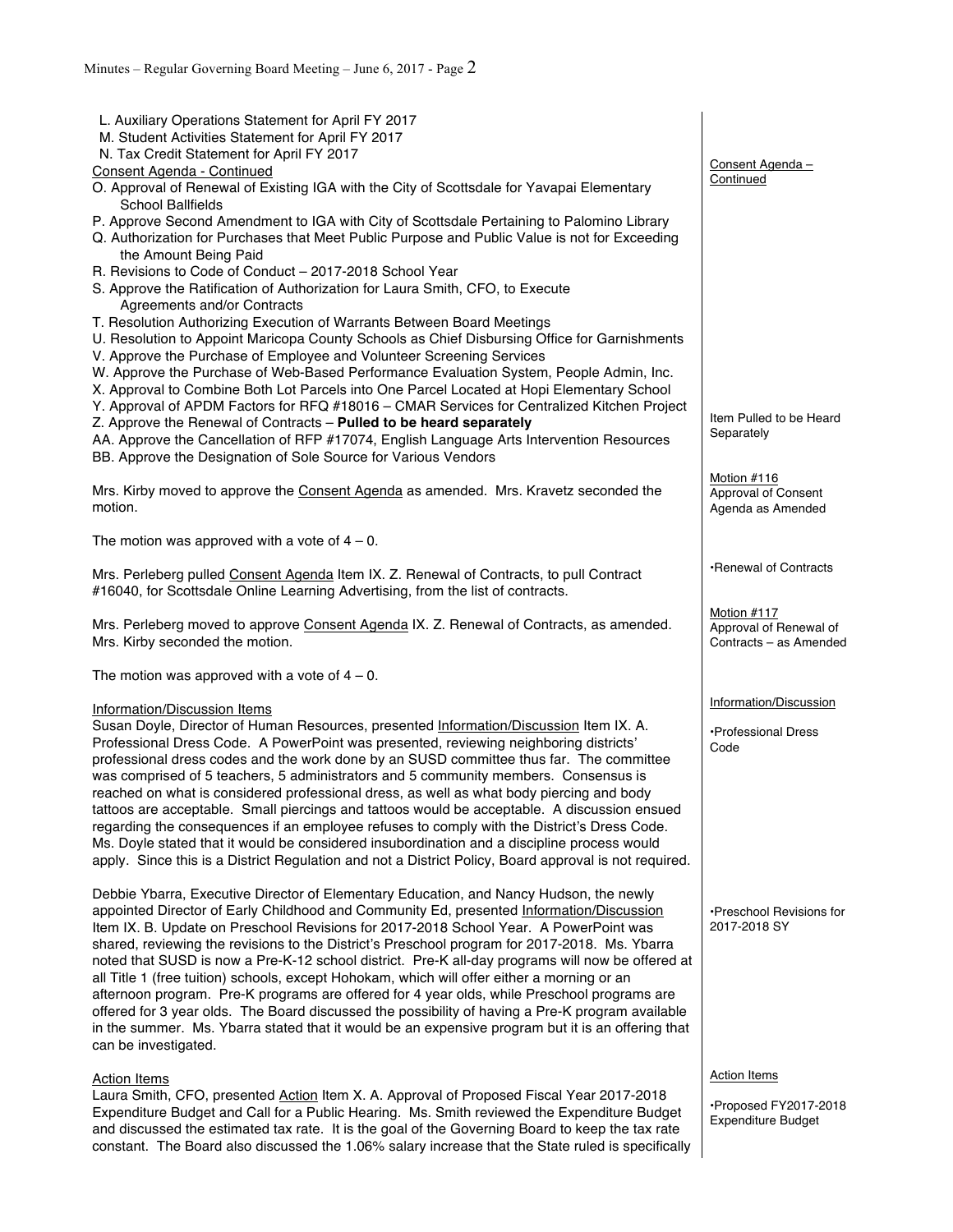for classroom teachers only and encouraged administration to clearly communicate that state decision.

Mrs. Kirby moved to approve the proposed Fiscal Year 2017-2018 Expenditure Budget, the 1.06% teacher salary increase and called for a Public Hearing on June 20, 2017, at 3:00 PM, at Coronado High School. Mrs. Kravetz seconded the motion. The motion was approved with a vote of  $4 - 0$ .

Michelle Marshall, District Legal Counsel, presented Action Item X. B. Appoint Two Selfinsurance Trust Board Members and a Trust Administrator. The Self-Insurance Trust Board has historically had five members/trustees. One Trustee must be a member of Scottsdale Unified School District Governing Board and one Trustee must be an employee of the District. These positions currently are vacant. In addition, there is also a vacancy in the role of Self-Insurance Trust Administrator, who is responsible for the operation of the Trust. It is recommended that the Governing Board appoint Laura Smith, Chief Financial Officer, as the Trust Administrator. It is also recommended that the Governing Board appoint employee Dave Collins, Operations Supervisor for the Transportation Department, as the employee member. Board Member Hartmann expressed interest in being appointed as the Governing Board member. The three appointees will join the current long-standing members/trustees, Mary Jeanne Finchner and Jay Rosenthal.

Mrs. Perleberg moved to appoint the following members to the Self-Insurance Trust Board:

- Kim Hartmann Governing Board Member
- Dave Collins Employee Member
- Laura Smith Trust Administrator

Mrs. Kirby seconded the motion.

The motion was approved with a vote of  $4 - 0$ .

Louis Hartwell, Chief Systems Officer, on behalf of Dennis Roehler, Director of Facilities, presented Action Item X. C. Approval of Guaranteed Maximum Price (GMP) #1 for RFQ #17086 – Construction Manager at Risk (CM@R) Services for New and Repurposed Space at Cheyenne Traditional School. The Board Members asked if the concerns expressed to them via email regarding the proposed gymnasium had been addressed. Grace Stombres, Cheyenne principal related that most of the concerns have been addressed, but that the requested dividing wall is cost-prohibitive and not something that should be a focus for the project. Mr. Hartwell explained that the scope of work included in GMP #1 does not include the gymnasium; that would be included in GMP #2, which will be brought to the Board at a later time. The Board would like to be sure that there is equity among all the gymnasiums at K-8 schools in the District. Mr. Hartwell stated that administration is requesting approval for GMP #1, and that the Scope of Work included for this project includes the East Parking Lot, Pre-K-  $3<sup>rd</sup>$  Grade Playground, Building Pad Preparations and Fire Alarm system.

Mrs. Perleberg moved to approve the Guaranteed Maximum Price (GMP) #1 for RFQ #17086 – Construction Manager at Risk (CM@R) Services for New and Repurposed Space at Cheyenne Traditional School. Mrs. Kravetz seconded the motion.

The motion was approved with a vote of  $4 - 0$ .

Mr. Hartwell presented Action Item X. D. Approval of Construction Services for RFQ #17086 -Construction Manager at Risk (CM@R) Services for New and Repurposed Space at Cheyenne Traditional School. The contract has been reviewed and approved by the District's Legal Counsel.

Mrs. Perleberg moved to approve Construction Services for RFQ #17086 – Construction Manager at Risk (CM@R) Services for New and Repurposed Space at Cheyenne Traditional School. Mrs. Kravetz seconded the motion.

The motion was approved with a vote of  $4 - 0$ .

Motion #118 Approval of Proposed FY2017-2018 Expenditure Budget & Call for Public Hearing

•Appointments to Self-Insurance Trust Board

Motion #119 Approval of Appointments to Self-Insurance Trust Board

•GMP #1-RFQ #17086 – CM@R - Cheyenne Traditional School

Motion #120 Approval of GMP #1 for RFQ #17086 – CM@R Services – Cheyenne Traditional School

•Construction Services for RFQ #17086 – CM@R – Cheyenne Traditional School

Motion #121 Approval of construction Services for RFQ #17086-CM@R – Cheyenne Traditional School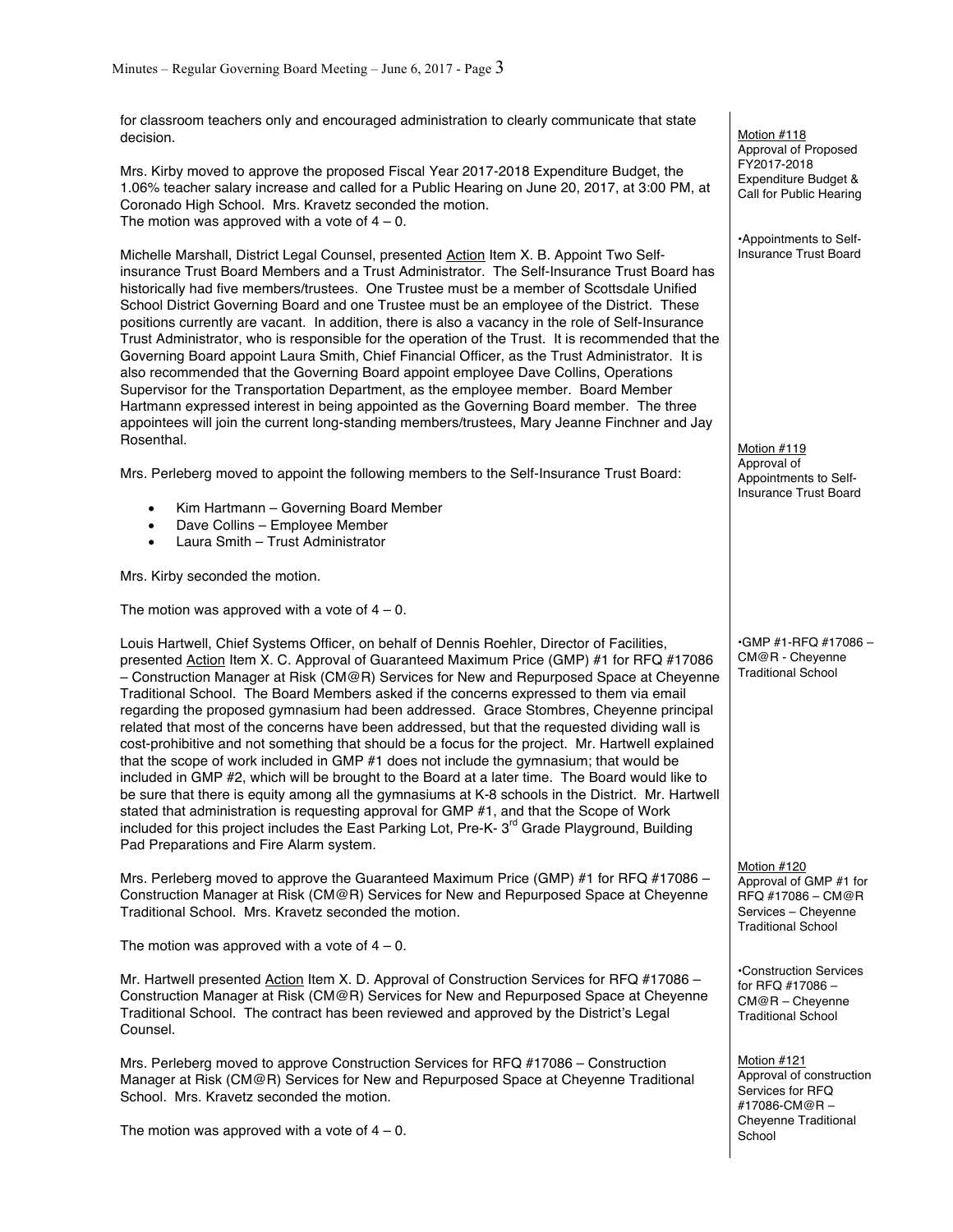| <b>Future Items</b><br>There were no Future Items requested.                                                                                                                                                       |                                                                                        | <b>Future Items</b>               |
|--------------------------------------------------------------------------------------------------------------------------------------------------------------------------------------------------------------------|----------------------------------------------------------------------------------------|-----------------------------------|
| Dates of Upcoming Board Meetings<br>Tuesday, June 20, 2017 - 1:30 PM - Student Appeal Hearings<br>Tuesday, June 20, 2017 - 3:00 PM - Regular Governing Board Meeting and Public HGoverning<br><b>Board Reports</b> | Dates of Upcoming<br><b>Board Meetings</b>                                             |                                   |
| Mrs. Hartmann met with Helios Board Members regarding a free ACT program for Coronado<br>High School students. They showed an interest in continuing with this program.                                            |                                                                                        | <b>Governing Board</b><br>Reports |
|                                                                                                                                                                                                                    | At 6:56 PM, Mrs. Kirby moved to adjourn the meeting. Mrs. Kravetz seconded the motion. |                                   |
| The motion was approved with a vote of $4 - 0$ .                                                                                                                                                                   |                                                                                        | Motion #122<br>Adjournment        |
| Dated this 6 <sup>th</sup> day of June 2017                                                                                                                                                                        |                                                                                        |                                   |
| The Governing Board of the Scottsdale Unified School District #48                                                                                                                                                  |                                                                                        |                                   |
|                                                                                                                                                                                                                    |                                                                                        |                                   |
|                                                                                                                                                                                                                    |                                                                                        |                                   |
| Barbara Perleberg, President                                                                                                                                                                                       | Pam Kirby, Vice President                                                              |                                   |
|                                                                                                                                                                                                                    |                                                                                        |                                   |
| <b>ABSENT</b>                                                                                                                                                                                                      |                                                                                        |                                   |
| Allyson Beckham                                                                                                                                                                                                    | Kim Hartmann                                                                           |                                   |
|                                                                                                                                                                                                                    |                                                                                        |                                   |
|                                                                                                                                                                                                                    |                                                                                        |                                   |
| Sandy Kravetz                                                                                                                                                                                                      |                                                                                        |                                   |
|                                                                                                                                                                                                                    |                                                                                        |                                   |
|                                                                                                                                                                                                                    |                                                                                        |                                   |
|                                                                                                                                                                                                                    |                                                                                        |                                   |
|                                                                                                                                                                                                                    |                                                                                        |                                   |
|                                                                                                                                                                                                                    |                                                                                        |                                   |
|                                                                                                                                                                                                                    |                                                                                        |                                   |
|                                                                                                                                                                                                                    |                                                                                        |                                   |
|                                                                                                                                                                                                                    |                                                                                        |                                   |
|                                                                                                                                                                                                                    |                                                                                        |                                   |